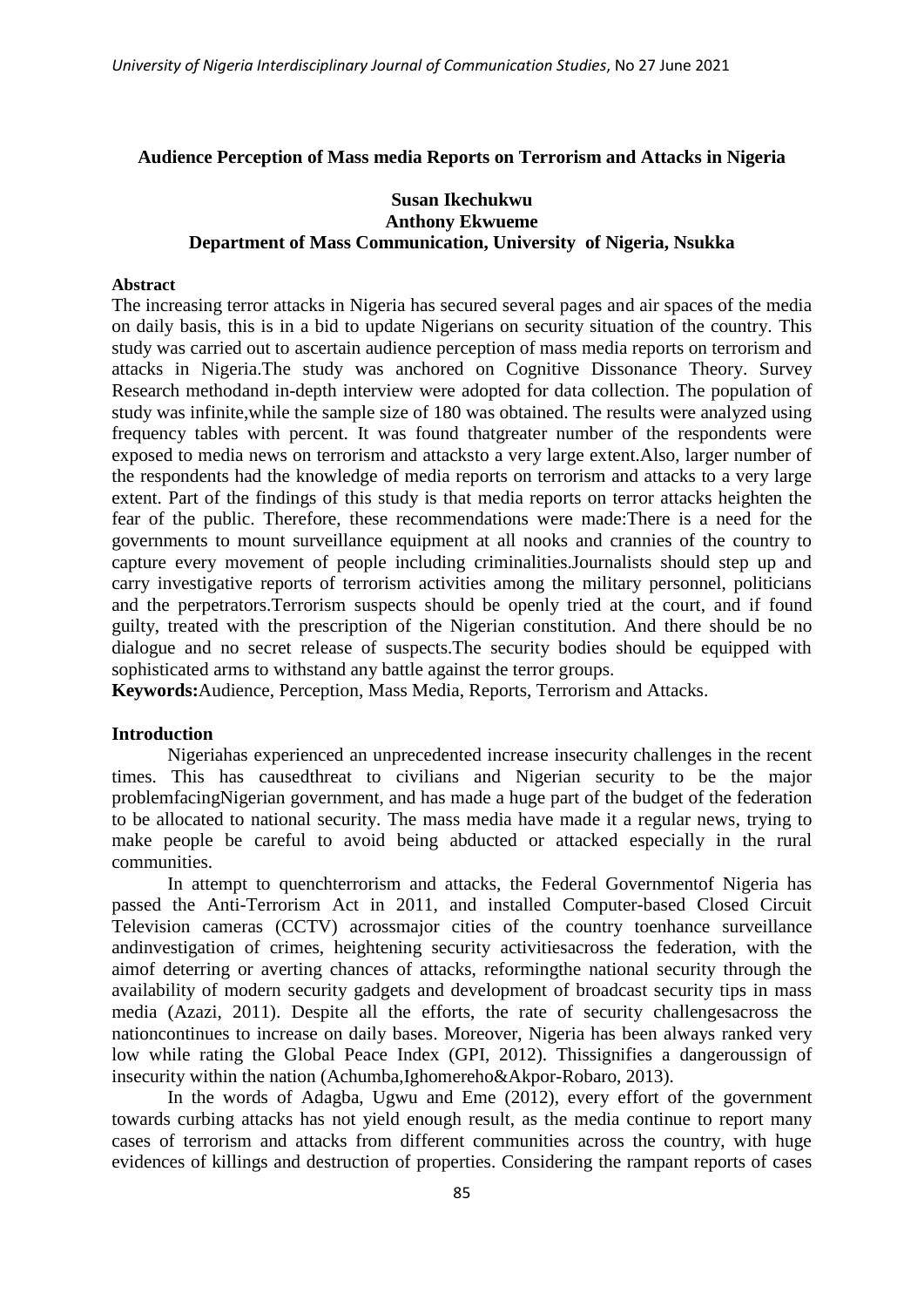of attacks without the capacity to secure lives and propertyby the Nigerian security operatives, people are so worried and everybody in the country today has the feeling of disappointment about the security situation in the country.There is no doubt,as the news of terrorism and attacks keep appearing on the media, the problem of insecurity in Nigeria appears insurmountable,making a number of people to believe that the Federal Government has failedtoapply the appropriate measures in confronting security challengesbut dealing with the situation decisively. Othersbelieve that security situation in Nigeria has political inclination meant to protect the interests of some political lords, who are disgruntled with the political manifestations in the country.

The concept of terrorism and attackcould be understood properly by addressing the concept of security first. According to Akin (2008), security is the situation that is obtainedwhen there is a proper establishment of capacity for protection of lives, property and information against enemy persons, forcesor actions. This is the situation by which people can go their normal activities on daily bases, and there will be no threat to their lives or properties. It encompasses all the measures put in place to safeguard and shield the citizens and all theproperties of people, groups and the country against violence, sabotage or destructive occurrence.The United NationsGeneral Assembly gavea remarkable definition of terrorism as"criminal acts intended or calculated to provoke a state of terror in the general public, agroup ofpersons or particular persons for politicalpurposes". The body further said that whichever considerations of political,philosophical, ideological, racial, ethnic, religious or other nature that may be invoked to justify them,itis an unlawful use of force or violence against persons or property to intimidate or coerce a government,the civilian population, or anysegment thereof, in furtherance of political or social objectives**(**Ngige, Badekale& HammanJoda, 2016).

The British Broadcasting Corporation BBC News in the article with title "Guide to Nigeria's TroubleSpots" which waspublished on its' website on the  $9<sup>th</sup>$ of March 2012, gave a lucid description of trouble spots in Nigeria using the map of Nigeria (world-Africa htmBBC.htm). The map projects with clear explanations, the insecurity in South-South, North East, South East and North Central geopolitical zones. The article appearslikean indication to the whole world that the aforementioned zones are always not secured (Chinenye&Emelda, 2013).

The media are knownto be the powerfulchannel of information dissemination about terrorism and attacks. Thus, they contributegreatly towards terrorists' expressions. Therefore, it is pertinent to ascertain the consequences of media dissemination of information on terror or attack and the atrocities meted to the victims by the insurgent groups. This is because the media dissemination of terror or attack information in line withactivities of the insurgent groupscan contribute in the realisation of their maximum potential actions, intentions and mission to cause fundamental administrative change as themedia is too powerful and capable of catalysing or hindering the accomplishment of a certainaction, idea or programme. **(**Aiyesimoju, 2015).

# **Statement of Problem**

In Nigeria, terrorism has sadly become one of the unfortunate features of our society today. Often times, the media report much cases of attacks in different communities of the country, with evidences of killing of a number of persons and displacement of many. Eze (2014) contends that more than two million people have been killed in terror attacks in the recentdecade throughout the world, and more than Five Hundred Thousand people have been made orphans, disabled or critically injured. The Government of Nigeria has identified the perpetrators of attacks with different names on mass media, such as: Boko Haram, Bandits,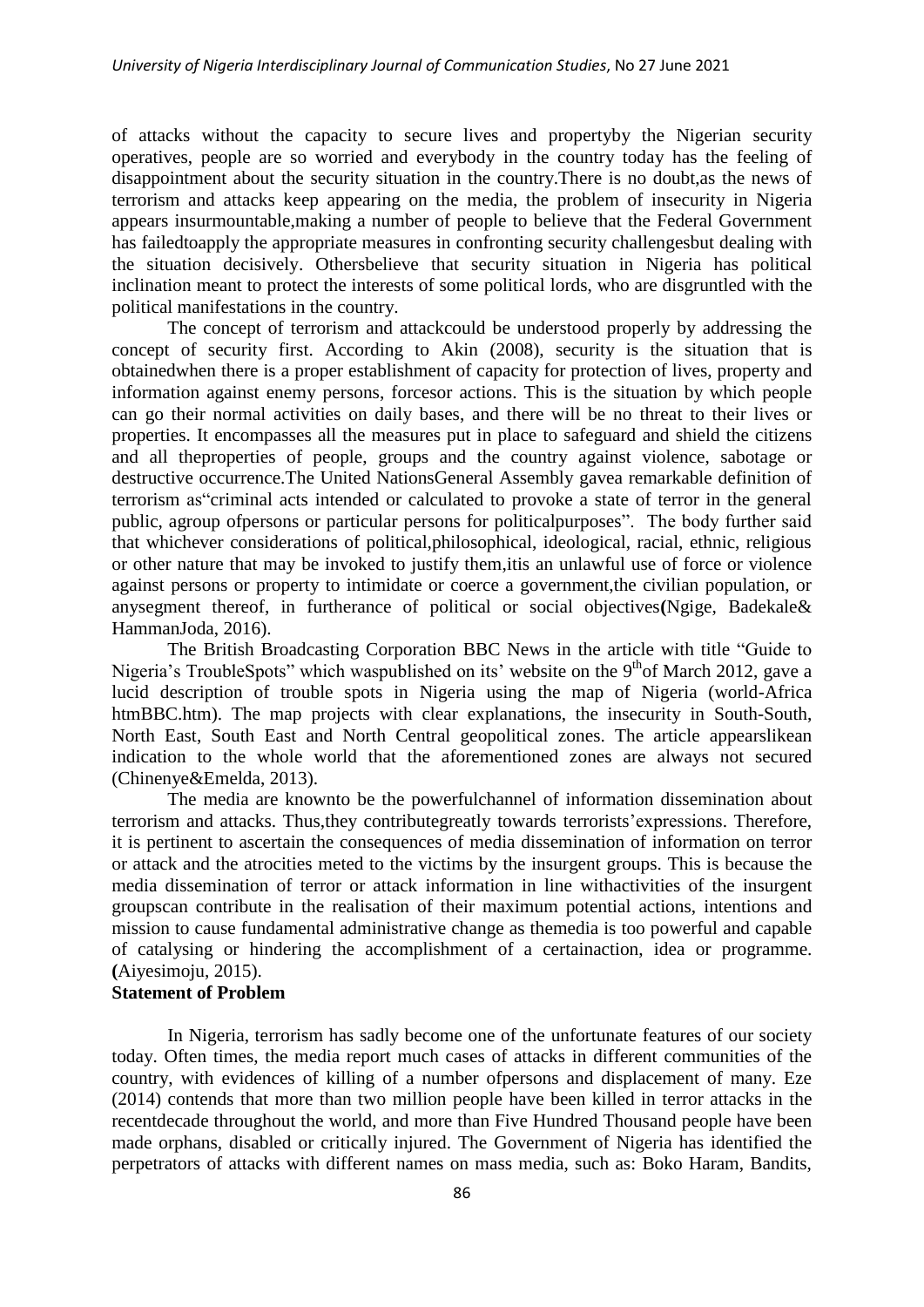IPOB, Fulani Herdsmen, Gunmen and so forth. The cruel attacks in Nigeria with sophistication, audacity and dexterity have taken Nigerian security operatives by surprise. People arekilled, displaced, kidnapped, maimed and many facilities destroyed or plundered. To ascertain the audience perception of media report of these attacks on daily basis formed the kernel of this study.

# **Objectivesof the Study**

The objectives of this study were to:

1. find out audience level of exposure to media reports on terrorism and attacks in Nigeria.

2. ascertainaudience level of knowledge of media reports on terrorism and attacks in Nigeria.

3. determine audienceview about media reports on terrorism and attacks in Nigeria.

# **Research Questions**

In line with the research objectives, the following research questions were formulated to guide the study.

1. What was the audience level of exposure to media reports on terrorism and attacks in Nigeria?

2. What was the audience level of knowledge of media reports on terrorism and attacks in Nigeria?

3. What was the audience view about media reports on terrorism and attacks in Nigeria?

# **Literature Review**

There have been many cases of terror and attack in Nigeria, and the mass media have played their part by projecting it to the society and the international communities.With these constant media reports on attacks, Nigeria recently became 19 "most at risk" nations from the terrorist attack ranking in the wide world. In line with the survey floated onlinein August 2011, by aUnited Kingdom based Global Analyst,Maplecroft, with theserecords of terror, the countryhas becomepart of the nationsseen at the "extreme risk" from terrorattacks. Nigeria"s present status on the global media is attributed to an uprising militia sect (Bakare, 2011).

In the words of Adamuand Ibrahim (2014), in reporting events of insurgence, accuracyand adequacy of reportage is highlyneeded. Thus, mass media have the responsibility to give the public members an advantage information, both in reporting the attack and also give details account of such event. Adequacy in this conceptstandsas the length of coverage to that particular issue. Insurgencies, attacks, terrorism and many other kinds of crises are so devastating problems that always attract media coverage both locally and internationally. Bola (2010) revealed that, conflicts in Nigeria have alwaysgottenextensive media coverage. In corroboration with this point,Timiebi (2010) depicts that the crisis in Niger-Delta was extensivelyreported on the Nigerian media,especially the electronic media. In his own contributions, Remi (2010) avers that media have always givenwidespreadreportsof crisis in Jos, Plateau State.

Aside the adequacy and accuracy of terror and attack news, timeliness constitutes one of the fundamental criteria for news worthiness. For any hard news to make a significant impact, the writer must consider timeliness as an integral demand, it remains a major factorwith many others thatare always considered forthe worthiness of any news.

In Nigeria, manyresearchers havediscovered that the mass media have failed to be timely in thecoverage of terrorism. Afolabi (2010) found that the media in Nigeria have not donethe needful in timely dissemination of information on insurgences.Okpara (2010) projects that the mass media in Nigeria have not effectively played the surveillance role of the press in the coverage of attacks, and this has led to the unceasingcrisisacross the country. The findings by Okali (2011) supportsthe above projection as it was found that the Nigerian mass media have not yet done well in the course of discharging the surveillance duty, especially in the cases of BokoHaram.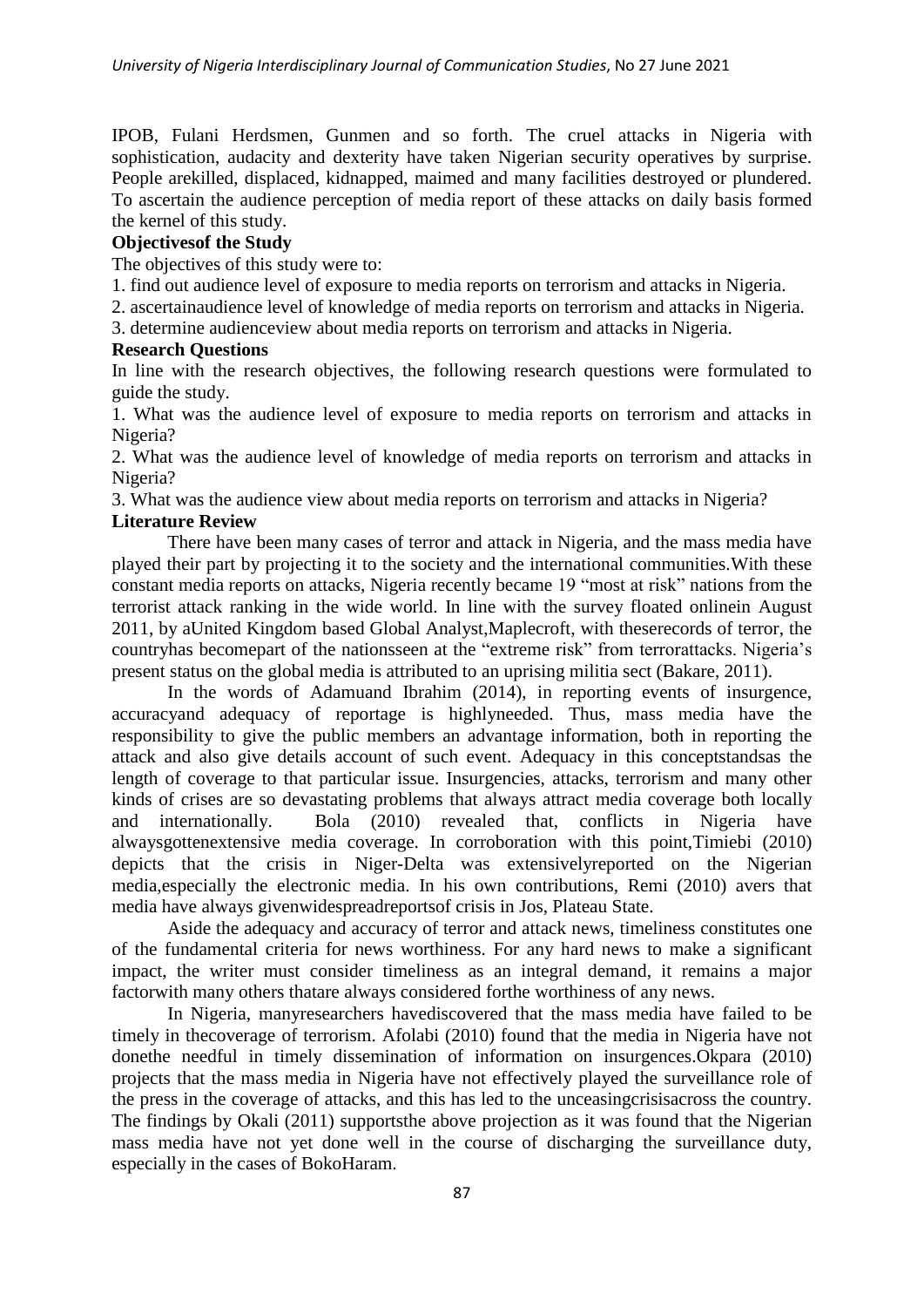One of the majorchallenges facing the practice of journalism in Nigeria these days is how to survive the attacks and terror of the Muslim fundamentalistreligious sect, the Boko Haram **(**Popoola, 2012 in Ngige, Badekale& HammanJoda, 2016). Terroristsmainly first seek topenetrate and exploit the mass media to achieve their goals, by casting messages of violence and thusattractingmassive publicity. Themedia usually promote terrorists by reporting any of their major frightful events to the large audience (Rather, 2012in Ngige et al, 2016).In agreement with theassertion, Azeez (2009) avers that, reporting terrorism on the media presents a numberof dilemmas and paradoxes to media agents whose primary duty is to update the public accurately, objectively and fairly.

However, there are severalunanswered questions about the ways of reporting terrorism and attacks on the media, forwhich media practitioners are yetto providefaultless and concrete answers. Among those questionsare: whether or not the mass media are accomplices to the objectives of the terror groups who always crave for undeserved publicity;whether the mass media are not really amplifying the fear and threat in folksby the usual way they projectterrorism and attacks rather than allaying the societal fear; and whether or not the mass media are sincerely objective, accurate and fairwiththe manner they portray terrorism with their narratives and framing of terror groups**(**Peresin, 2007 in Ngige et al 2016).

Ademola and Okeke (2011) also express that Nigerian mass media have been so biased with their news on terrorism and attacks in Nigeria. In the same view, Oputa (2011) discovered that objective reporting was not adequately observed with media reportage of the Niger-Delta crisis. Relatively, the result by Lawrence (2011) revealed that media in Nigeria particularly the electronic media are biased in thedissemination of news about BokoHaram sect. Considering the fact that surveillance is a remarkable responsibility of everymedium, the media are highly expected to report any impending danger to the public. This particular function of the press places a big demand thatthe press should cover, critically analyze and expose significant threats in a particular society.

Pertaining to the issue of security problemsemanating from the BokoHaram insurgents, the media have the power to effectively disseminate information that can help in resolving the crisis through extensive coverage. The very surveillance duty of the mass media should be critically played as a way of warning people based onfutureattack. Thus, through extensive reportage of news about the sect, those causing the problemmust change their perception, and peace-loving Nigerians willalsotake the issues of security more serious. (Adamu& Ibrahim 2014),

Generally, journalism like newspaper, magazine and many other types of media practices havesuccessfullymade itself so influential to the society. The people believe that the duty is given to the press to make sure that the political targets of Nigeria are well achieved in line with the motto of the nation which is "Unity and faith, peace and progress". There is no doubt that part of the major ethics of mass media and mass communication profession is to adequately promote peace. Thisdoes not mean that peace stands as the total absence of conflict, but of a truth, the press has the responsibility of organising our society. More so, some obligations to the public should be adopted as a service and should be diligentlydischarged by the media. These societal obligations could be successfully attainedby setting a verytough professional measure of accuracy, truth, balanced and objectivity in discharging their duties.Folks argued that the media ought to be self controllingunder law and generally established body. They argued that the public have the right to receivegood standard of coverage from all themass media but intervention could be allowed to protect the people"s goods,as journalists are expected toserve the society.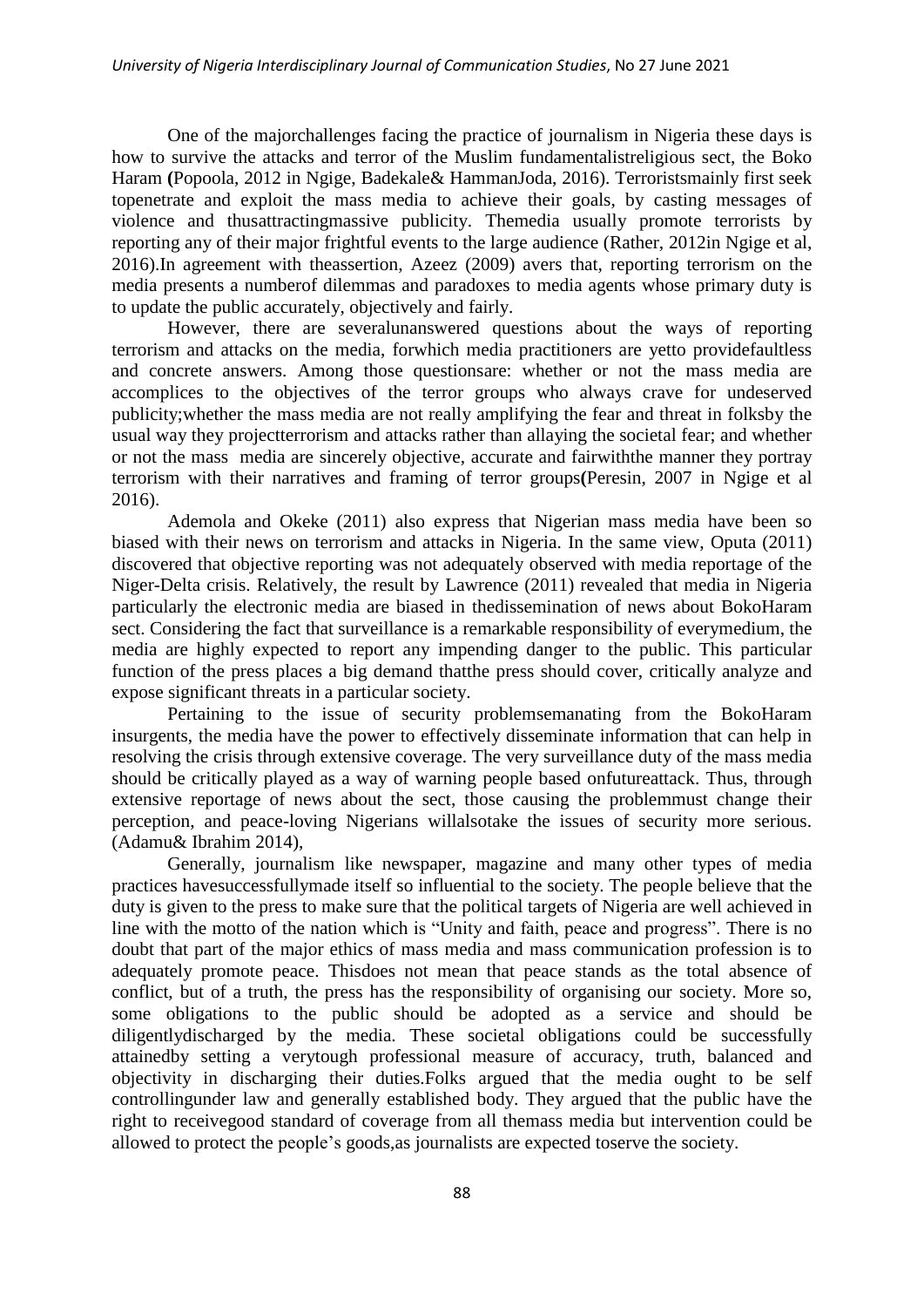According to(Maikaba 2006 inAdamu& Ibrahim 2014),there areseveralstrategiesby which the media canmaintain peace and resolve crisis in our society. Suchstrategiesinclude:reminding the government on the patterns of peaceful negotiation: During crisis, the media should issue a reminder by suggestingthe best way of achieving peace in the country.

The mass media canplay the part of arbitratorand negotiator, attempting to strike a balance between the conflicting ideas and arrive at a certain agreement.Objective reporting: Thepress can achieve a maximum resolution of conflict through objective coverage. Meanwhile, the people opposing each otherina dispute canheed to suggestions proposed on the mass media.Suggesting a newalternative: When there is a deadlock agreement, it is the responsibility of the media to provide a new alternative stating the best way to resolve the problem.Bestowingrespect on the mediators: the respect media practitionersusuallyaccordto negotiators at local, national and international or global levels is an important factor in the success or failure of any conflict resolution.Consensus-generation: The presscan ensure conflict resolution through generating consensus from which the conflicting parties might accept settlement from the problem.Influencing the leadership of the government, the groups and the general public: This is a strategic way through which the press can contribute in solving the problem of terrorism and attack. This implies influencing theviews and opinion of the government and other prominent persons, restoration of peacecan be attained rapidly.

Furthermore, the press and Nigerian military operatives must not work in disarray in giving out information about terror and attacks toavoid giving confusing information to the public. This kind of scenario was experienced in Nigeria as the military through its' spokesperson Christopher Koladetold the press that overseventy percent of the abducted Chibok girls had been recovered.It was eventuallydiscoveredthat the information was not trueConsequently,the members of the public were so angry about the fake information (Adamu& Ibrahim, 2014).The mass media should operate collaboratively with the military and other security bodies in handling and synthesizing accurate information about military operatives during crisis.

#### **Theoretical Framework**

This study was anchored onCognitive Dissonance Theory. Cognitive dissonance happens when someone isstrugglingwith two or more contradictory [beliefs,](https://en.wikipedia.org/wiki/Belief) [ideas,](https://en.wikipedia.org/wiki/Idea) or [values,](https://en.wikipedia.org/wiki/Value_(ethics)) or involved in the event that goes against one of these ideas, and pass throug[hpsychological](https://en.wikipedia.org/wiki/Psychological_stress)  [stress.](https://en.wikipedia.org/wiki/Psychological_stress) Cognitive Dissonance Theory was introduced by [Leon Festinger](https://en.wikipedia.org/wiki/Leon_Festinger) in (1957). When two actions or ideas are not psychologically consistent with each other, people always do their best to harmonise them until they become consistent. The unrest is usually caused by the person's belief clashing with new evidence [\(facts\)](https://en.wikipedia.org/wiki/Fact) perceived, wherein the personmust try to resolve the contradiction and restore comfort. This is obtained in the reportage of terror and attacks in different communities of Nigeria.

In the Theory of Cognitive Dissonance[,Leon Festingerm](https://en.wikipedia.org/wiki/Leon_Festinger)aintains that human beings strive for internal psychological consistency to function mentally in the [real world.](https://en.wikipedia.org/wiki/Reality) A person who has internal inconsistency is likely to become psychologically uncomfortable, and he is pressured to reduce the stress. The person tries to make changes to justify the stressful behaviour, either by adding new parts to the cognition causing the psychological dissonance or by avoiding circumstances and contradictory information likely to increase the magnitude of the cognitive dissonance. This theory is appropriate for this study because the audience are bound to think that the media reports on terrorism and attacks are likely to escalate the fear of the people or that the reports on terror attacks will help in exposing the perpetrators thereby bringing solution to the problem.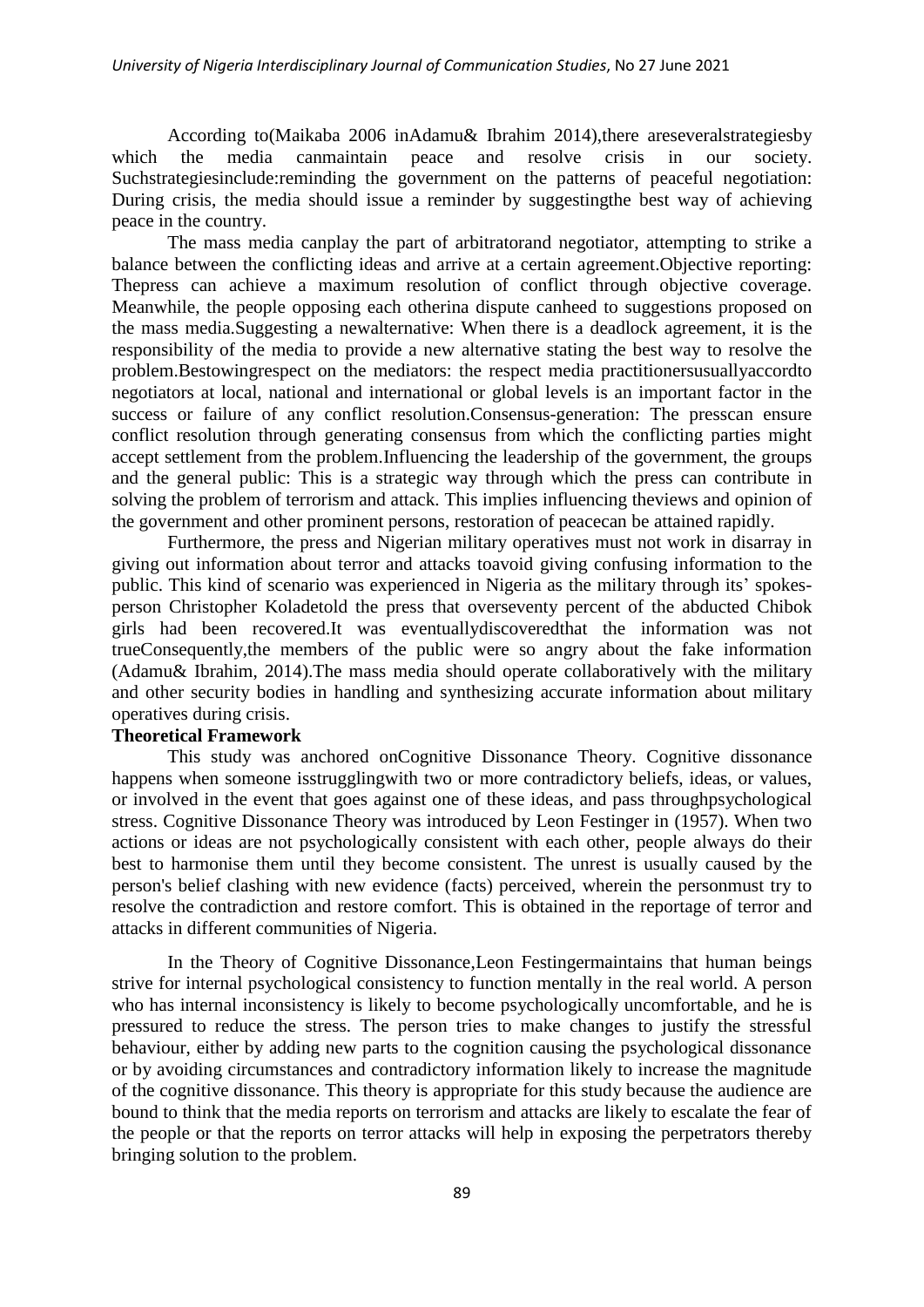## **Research Methodology**

This study adopted survey method of researchand in-depth interview for datacollection. 180 Copies ofquestionnaire were administered onaudience of terror and attack news inAbakaliki, Owerri and Aba.60 respondents were purposively selected from each of the cities. 174 copies of the questionnaire were returned, from which the data for this study were elicited. Interview sessions were held with 12 purposively selected terror and attack audience.

### **Data Presentation and Analysis**

## **Table 1: Respondents' Level of Exposureto Media News on Terrorism and Attacks.**

| Variable            | Frequency | Percent |
|---------------------|-----------|---------|
| Very large extent   | 69        | 39.7%   |
| Large extent4224.4% |           |         |
| Average extent21    |           | 12.1%   |
| Very low extent20   |           | 11.5%   |
| Low extent18        | 10.3%     |         |
| No extent4          | 2.3%      |         |
| Total               | 174100    |         |

Source field survey

Table One above shows that 69 (39.7%) respondentswhich is the majority were exposed to media news on terrorism and attacksto a very large extent, seconded by 42 (24.4%) respondents who were exposed to terror and attack news to a large extent, followed by 21 (12.1%) respondents who were exposed to news on terror attacks at average extent, 20 (11.5%) respondents maintained that theywere exposed to terror and attack news at a very low extent, 18 (10.3%) respondents and only 4 (2.3%) respondents were not exposed to any news on terrorism and attack. This is a clear indication that the respondents were highly exposed to media news on terrorism and attack.

#### **Table 2: Respondents Level of Knowledge about MediaNews on Terrorism and Attacks.**

| Variable          | Frequency | Percent |  |  |  |
|-------------------|-----------|---------|--|--|--|
| Very large extent | 61        | 35.1%   |  |  |  |
| Large extent      | 46        | 26.7%   |  |  |  |
| Average extent    | 31        | 17.8%   |  |  |  |
| Very low extent   | 19        | 10.9%   |  |  |  |
| Low extent        | 11        | 6.3%    |  |  |  |
| No extent         |           | 4.0%    |  |  |  |
| Total             | 174       | 100     |  |  |  |

Source field survey

The data presented on table Two above portrays that 61 (35.1%) respondents which is the majority had the knowledge of media reports on terrorism to avery large extent, followed by 46 (26.7%) respondents who knew about media reports on terrorism and attacks to a large extent, 31 (17.8%) respondents had the knowledge of media reports on terrorism and attacks at average extent, 19 (10.9%)respondents had the knowledge of media reports on terrorism and attacks at a very low extent, 11 (6.3%) respondents new about mass media reports on terrorism and attacks at a low extent while 7 (4.0%) respondents did not have any knowledge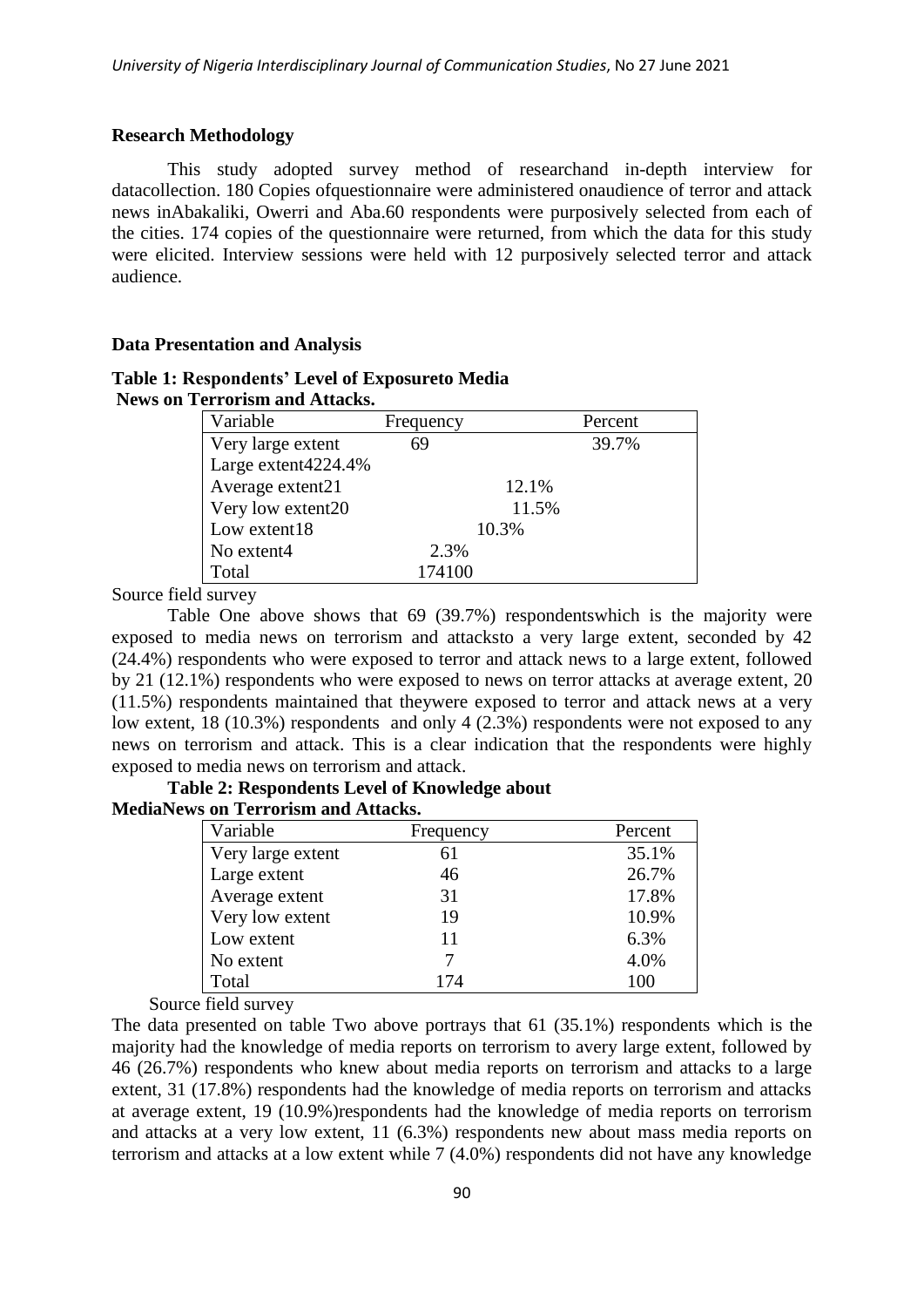about media reports on terrorism and attacks. This result shows that larger number of the respondents had great knowledge about media reports on terrorism and attacks in Nigeria. **Table 3: Audience View About Mass Media** 

 **Reports on Terrorism and Attacks.** 

| Variable                           | Frequency | Percent |  |  |
|------------------------------------|-----------|---------|--|--|
| Media reports proffer solution 11  |           | 6.3%    |  |  |
| It exposes the perpetrators7       |           | 4.0%    |  |  |
| It allays public fears 6           |           | 3.4%    |  |  |
| It heightens public fears42        |           | 24.4%   |  |  |
| It magnifies terrorists            | 28        | 16.1%   |  |  |
| It condemns terrorism              | 31        | 17.8%   |  |  |
| It causes confusion                | 14        | 8.0%    |  |  |
| It sabotages security plans 126.9% |           |         |  |  |
| It exposes security weakness14     |           | 8.0%    |  |  |
| It immerses pressure on gvt.9      |           | 5.2%    |  |  |
| Total                              | 174       | 100     |  |  |

Source field survey

The data projected on table Three above express that 11 (6.3%) respondents believed that mass media reports on terrorism and attacks proffer solution to security challenges in Nigeria, 7 (4.0%) respondents said that media reports on terrorism and attacks expose the perpetrators, 6 (3.4%) were of the view that media reports on terror and attacks allay public fears, 42 (24.4%) respondents which is the majority maintained that media reports on terrorism and attacks heighten public fears, 28 (16.1%)respondent held that media reports on terrorism and attacks magnify the terrorists, 31 (17.8%)respondents which is the second to the highest said that media reports on terror and attacks condemn terrorism, 14 (8.0%)respondent believed that those reports on terror attackscause confusion, 12 (6.9%) were of the opinion that media reports on terrorism and attacks sabotage security plans,14 (8.0%)respondents answered that media reports on terrorism and attacks expose security weakness and 9 (5.2%) respondents were of the view that mass media reports on terrorism and attacks immerse pressure on the government. This result depicts that mass media reports on terrorism and attacks heighten the fear of the public, even though it condemns terrorism.

#### **Table 4: Audience View on How to Quench Terrorism and Attacks in Nigeria.**

| $\cdots$ . There can have $\cdots$  |                       |         |  |  |  |
|-------------------------------------|-----------------------|---------|--|--|--|
| Variable                            | Frequency             | Percent |  |  |  |
| Mounting surveillance eqp.          | 72                    | 41.4%   |  |  |  |
| Investigative reports about terr.   | 24                    | 13.8%   |  |  |  |
| Investigative reports of their spo. | 26                    | 14.9%   |  |  |  |
| Scrutinising the military 13        |                       | 7.5%    |  |  |  |
| Scrutinising politicians            | 8                     | 4.6%    |  |  |  |
| <b>Prosecuting Suspects</b>         | 3                     | 1.7%    |  |  |  |
| Equipping the military              | 14                    | 8.0%    |  |  |  |
| Dialogue with the group             | $\mathcal{D}_{\cdot}$ | 1.1%    |  |  |  |
| Creating jobs for youths            | 12                    | 6.9%    |  |  |  |
| Total                               | 174                   | 100     |  |  |  |

Source field Survey

The data on table Four above establish that 72 (41.4%) respondent which is the vast majority said that the way to stop terrorism in Nigeria is through mounting of surveillance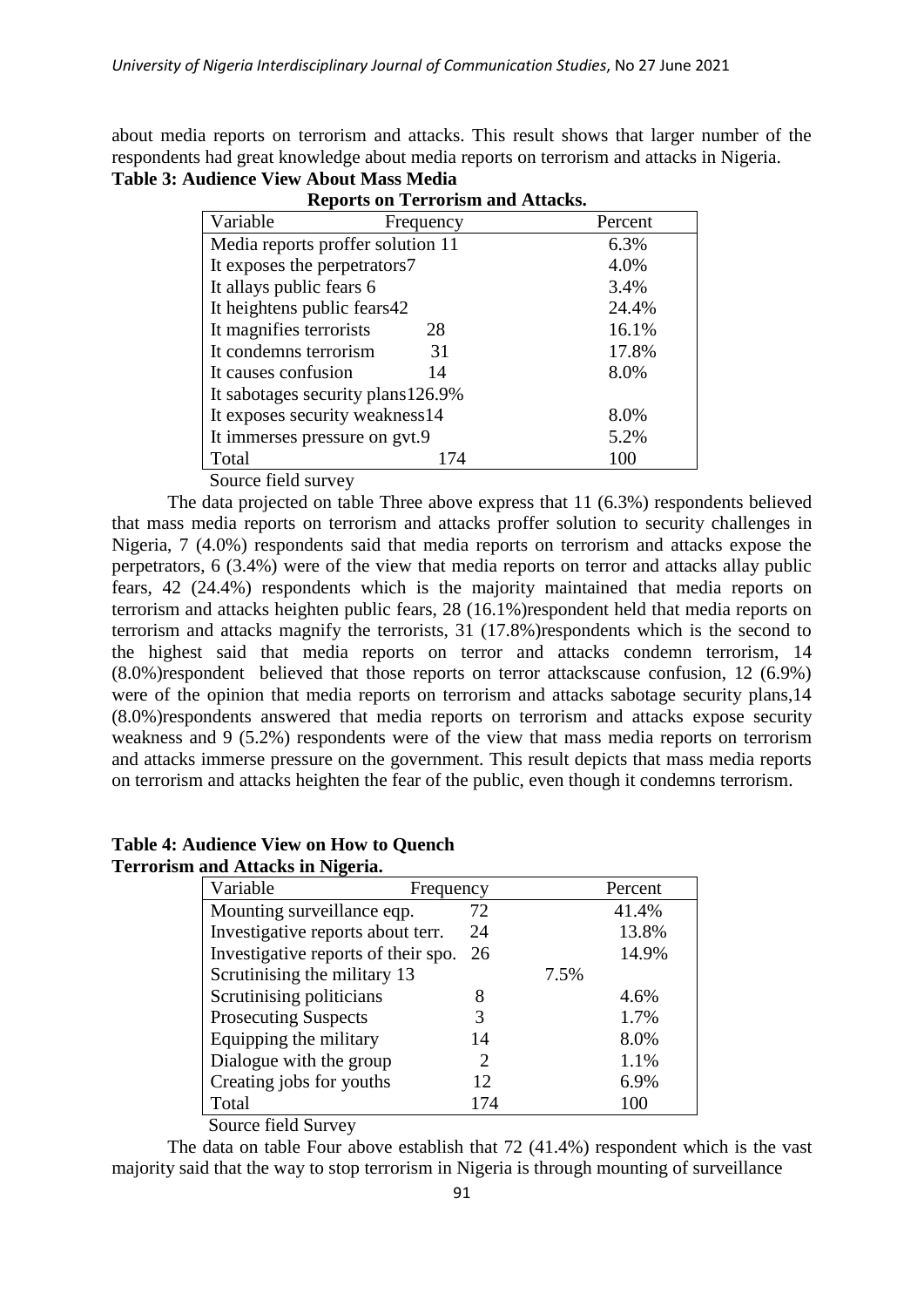equipment in every part of the country, 24 (13.8%) respondents viewed it that terror attacks could be stopped in Nigeria through investigative reports of the terrorists, 26 (14.9%) respondents which is the second to the highest number believed that terrorism would be stopped in Nigeria through investigative reports about the sponsors of the terrorists,13 (7.5%) respondents ticked that terrorism and attacks in Nigeria could be put to stop by scrutinising the military,8 (4.6%) respondent maintained that the way out of terror attacks in Nigeria is through scrutinising the politicians 3 (1.7%) respondents were of the opinion that prosecuting the suspects will bethe way out of terror attacks in Nigeria, 14 (8.0%) respondents said that the way to stop terrorism and attacks in Nigeria is by equipping the military bodies, 2 (1.1%) respondents ticked that the way out of terror attacks in Nigeria is through dialogue with the terrorist groups and 12(6.9%) respondents expressed that terrorism and attacks in Nigeria could be put to stop through creation of jobs for the youths. This result shows that surveillance equipment at all nooks and crannies will go a long way in exposing the terrorists and investigative reports about the sponsors and the terrorists will also help to salvage the situation.

#### **Discussion of Findings**

The dataobtained for this study revealed that greater number of the respondents (39.7%) were exposed to media news on terrorism and attacksto a very large extent, (24.4%) respondents were exposed to terror and attack news to a large extent, (12.1%) respondents were exposed to terror attacks news at average extent. This is in agreement with the assertion by Bakare (2011), which states thatNigeria"s currentidentity on the globalmedia is attributed to an uprising militia sect. In the same vein, 10 out of the 12 persons (83.3%) who gave out qualitative data receive news about terror and attacks every week.

Moreover, (35.1%) respondents had the knowledge of media reports on terrorism and attacks to a very large extent, (26.7%) knew about media reports on terrorism and attacks to a large extent, (17.8%) respondents had the knowledge of media reports on terrorism and attacks at average extent.This result is corroboration with the statement by Bola (2010) which states that, conflicts in Nigeria have alwaysgottenwidespreadmass media coverage. Supporting this view,Timiebi (2010)expressedthat the crisis inSouth-south Nigeria was criticallyreported on the media, especially the broadcast media. In affirmation to the point,Remi (2010) maintained that the media have always givenadequatereportsof crisis in Jos. The qualitative data gathered for this study revealed that 9 persons out of 12 (75%) have deep knowledge of media reports on terrorism and attacks in Nigeria.

Also, (6.3%) respondents expressed that media reports on terrorattacks proffer solution to insecurity in Nigeria. This is in line with view of Adamu& Ibrahim(2014)which says that the mass media are actuallyexpected to cover andreport impending dangers to the society. This crucialresponsibility of the media places acritical demand onthe press to cover, critically interpret and exposethreats inevery society.The presshas the power to disseminate real information that can be helpful in resolving the crisis through wide coverage. (4.0%) respondents believed that the media stories relatedto terrorism and attack can uncover the terrorists. (24.4%) respondents said that media reports on stories of terror attack heighten the fear of every society. This is in the same direction with the assertion byRather, (2012)in Ngige et al,(2016) which holds thatterroristsusuallyseek topenetrate and control the mass media to achieve their objectivesthroughdisseminating messages of violence,therebyattractinggreat publicity. Massmedia always promotethe terrorist groupsby reporting theirfrightful acts to their audience. Relatively, (16.1%)respondent reported that media stories on terror attacks often magnify the terrorist groups.Contrastingly, (17.8%)respondents said that media reports on terrorism condemn the act of terrorism. The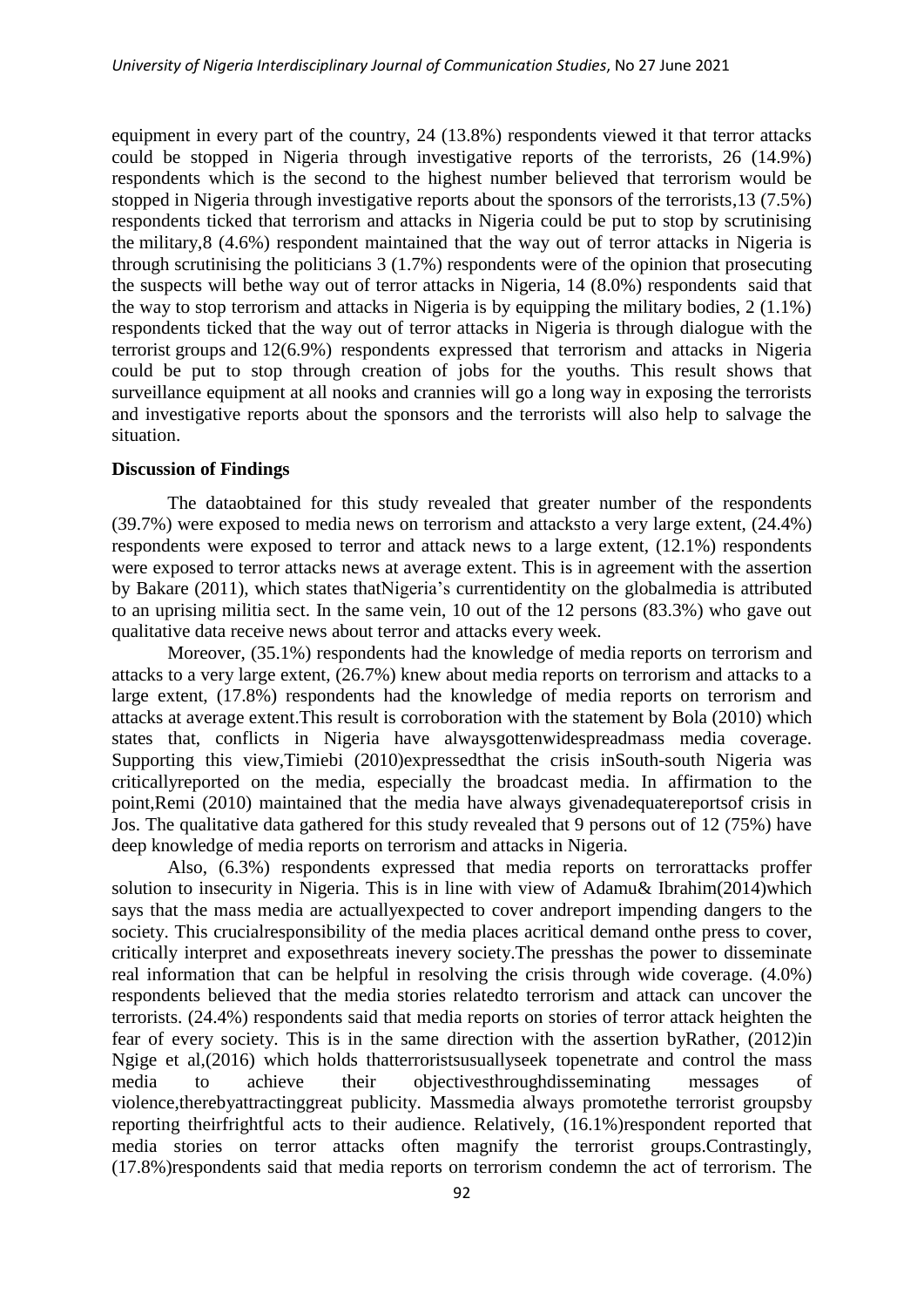qualitative data also revealed that all the respondent (100%) maintained that although media reports on terror attacks give them the information, the reports cause fear to the public.

Part of the findings of this study is that (41.4%) respondent said that the way out of terrorism in Nigeria will be through mounting of surveillanceequipment in all parts of the country. This is in alignment with the assertion by Okpara (2010) which states that, the media in Nigeria have not effectively played the surveillance role of the press in the coverage of attacks, and this has led to the unceasingcrisisacross the country. (13.8%) respondents pointed out that terror attacks could be quenched in Nigeria through investigative reports of the terror groups. This is in tandem with the view of Adamuand Ibrahim (2014) which states that, in reporting events ofinsurgence, accuracyand adequacy of reportage is mostlyneeded. Thus, the media have the responsibility to give the publican advantage information, both in reporting the attack and also giving details account of such event. In the same way, (14.9%) respondents believed that terrorism could be stopped in Nigeria through investigative reports of the sponsors of the terrorists, (7.5%) respondents ticked that terrorism and attacks in Nigeria could be put to stop by scrutinising the military, (4.6%) respondent expressed that the way out of terror attacks in Nigeria is through investigating the politicians.

Alternatively, (1.7%) respondents held that prosecuting the suspects is a way of stopping attacks in Nigeria, (8.0%) respondents suggested that the way to curb terrorism and attacks in Nigeria is by equipping the military, (1.1%) respondents answered that the way out of terror attacks in Nigeria is by dialogue with the terrorist groups and(6.9%) respondents expressed that terrorism and attacks in Nigeria could be put to end through creation of jobs for the youths. The qualitative result revealed that the way of stopping terrorism in Nigeria as surveillance equipment (50%), investigative reports of the terror groups (16.7%), investigative reports of the politicians (16.7%), equipping the military (16.6%).

## **Conclusion**

This study has concluded that greater number of the respondents were exposed to media news on terrorism and attacks, the respondents have great knowledge of media reports on terrorism and attacks in Nigeria. Inasmuch as the media try to condemn terrorism, the media reports on terrorism and attacks heighten the fear of the public and magnify the terrorists.

### **Recommendations**

In view of the findings of this study, the following recommendations were made, which will behelpful to the fight against terrorism and attacks in Nigeria.

- 1. There is a need for the government at both the federal and state levels to mount surveillance equipment at all nooks and crannies of the country to capture every movement of people including criminalities.
- 2. Journalists should step up and carry investigative reports of terrorism activities among the military personnel, politicians and the perpetrators.
- 3. All the media outfits in Nigeria should be compelled to go digital to enable them lay hands on terrorists and their activities.
- 4. Terror suspects should be openly tried at the court, and if found guilty, treated with the prescription of the Nigerian constitution. And there shall be no dialogue and no secret release of suspects.
- 5. The security bodies should be equipped with sophisticated arms to withstand any battle against the terror groups.
- 6. The Federal Government of Nigeria should try as much as possible to create jobs for the youths and engage them, knowing fully well that, the idle man is the devil"s workshop.

# **References**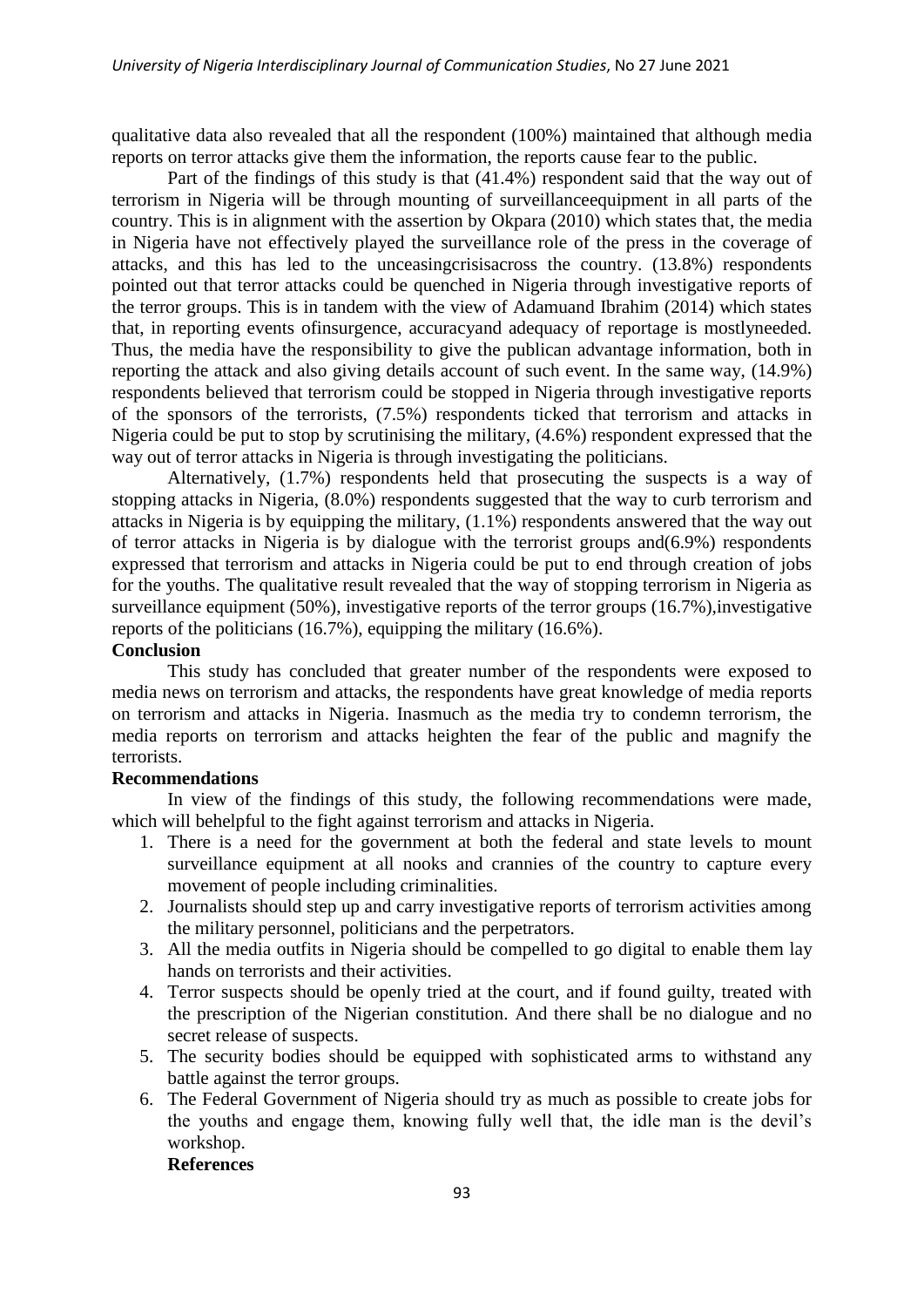- Achumba, I. C.,Ighomereho, O. S. &Akpor-Robaro, M. O. (2013).Security challenges in Nigeria and the implications for businessactivities and sustainable development**.**  *Journal of Economics and Sustainable Development. 4 (2), 2222-2855.*
- Adagba, O., Ugwu, S. C. &Eme, O. I. (2012). Activities of Boko Haram and Insecurity Question in Nigeria. *Arabian Journal of Business and Management Review. 1 (9), 77- 99*
- Adamu, M. H. & Ibrahim, M. B. (2014). Resolving Nigeria's 'Boko Haram' Insurgence: What role for the media?The International Conference on Communication and Media. *Retrieved fro[mwww.sciencedirect.com](http://www.sciencedirect.com/)*
- Ademola, D.H & Okeke, F.J. (2011). Media coverage of crises in Nigeria: an empirical analysis. *Journal of Scientific Research. 9(7).*
- Afolabi, R.B. (2010). Mass media coverage of crises in Nigeria. *Journal of Conflict Studies. 8 (5), 51-65*
- Aiyesimoju, A. B. (2015).Curbing insurgencies in Nigeria: Roles for the media.*Developing Country Studies 5 (2), 2225-0565.*
- Bakere, W. (2011). Nigeria ranks 19<sup>th</sup>among countries prone to terrorist attacks' *The Punch Newspaper, August 4th.*
- Bola, C.K. (2010). Broadcast media coverage of crises in Nigeria. *Journal of Media and Conflict Research,14 (11), 71-85*
- Chinenye, N. &Emelda, E. (2013). Massmedia relevance in combating insecurity in Nigeria. *International Journal of Development and Sustainability 2 (2), 861-870.*
- Eze, O. S. (2014). Media and reportage of Boko Haram insurgency. *The Sun Newspaper, April 23.*
- Maikaba, B. (2006). Reporting conflicts in the media. Kano, Nigeria: Bayero University Kano.*Retrieve online*
- Ngige C. V., Badekale, A. F. & HammanJoda, I. (2016). The media and Boko Haram Insurgency in Nigeria: A contentanalysis and review.*International Journal of Peace and Conflict Studiesl (3), 58-65.*
- Okali, C.A. (2011). The Boko Haram menace and the mass media: appraising the surveillance efforts of the media. *Journal of Social Science Research. 2(1). 70-81.*
- Okpara, V.E. (2010). The surveillance function and the Nigerian mass media in conflict reporting: A critical discourse. *Journal of Journalism and Communication Studies. 18(12). 21-36*
- Oputa, I.L. (2011). The factor of objectivity in media coverage of Niger-Delta crisis. *Journal of Media and Conflict Research. 7(4). 58-69.*
- Remi, O.S. (2010). Media coverage of Jos Crisis. *Journal of Media and Conflict Research. 4(2), 23-33.*